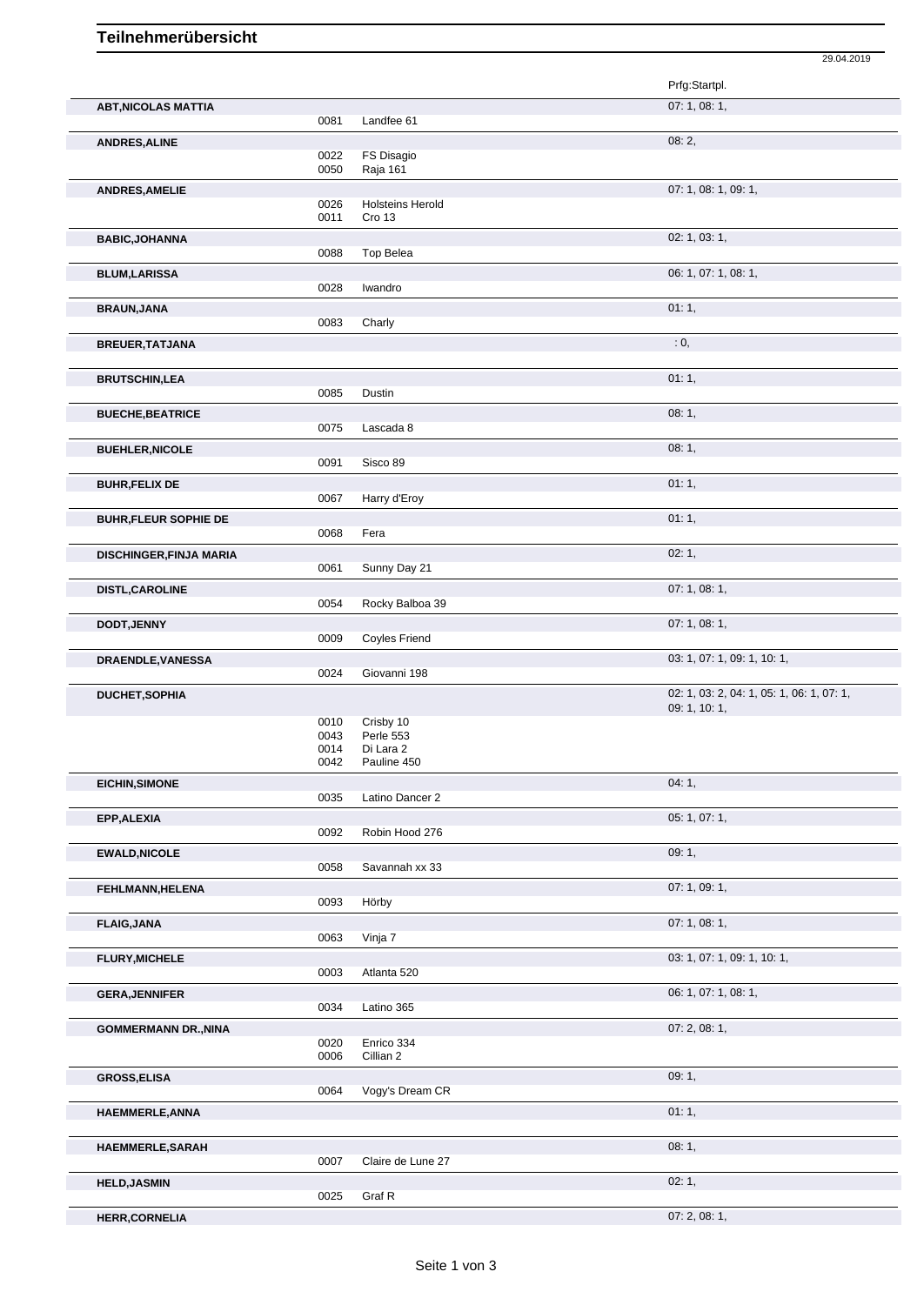## **Teilnehmerübersicht**

|                             |              |                                    | Prfg:Startpl.               |
|-----------------------------|--------------|------------------------------------|-----------------------------|
|                             | 0059         | Schnappi 5                         |                             |
|                             | 0065         | Whoopie 29                         |                             |
| <b>HILDWEIN, SONJA</b>      |              |                                    | 09:1,                       |
|                             | 0046         | Posko                              |                             |
| HOLETZKE, STEFANIE          | 0004         | Belle Amie 69                      | 03: 2, 04: 1, 06: 1,        |
|                             |              |                                    | 01:1,                       |
| <b>ISCHEN, ANTONIA</b>      | 0085         | Dustin                             |                             |
| <b>JEHLE, ALICIA</b>        |              |                                    | 03: 1, 07: 1, 09: 1, 10: 1, |
|                             | 0056         | Sandro's Star                      |                             |
| <b>JENNE, JASMIN</b>        |              |                                    | 03:1,                       |
|                             |              |                                    |                             |
| <b>KAUFMANN,LEA</b>         |              | Aurelia 57                         | 03:1,                       |
|                             | 0087         |                                    |                             |
| <b>KLASEN, HANNAH MARIE</b> | 0079         | Destino 66                         | 02: 1, 03: 1,               |
| KOERKEL, ALINA              |              |                                    | 03: 1, 04: 1,               |
|                             | 0072         | Samanta                            |                             |
| <b>KREIDER, FELIX</b>       |              |                                    | 03: 1, 07: 1, 09: 1, 10: 1, |
|                             | 0062         | Vera S                             |                             |
| <b>KUCH, VIVIEN</b>         |              |                                    | 06: 1, 09: 1,               |
|                             | 0019         | El Rocio                           |                             |
| <b>KUEHNLE,LISA</b>         | 0070         | Campari                            | 08:1,                       |
|                             |              |                                    | 01:1,                       |
| <b>KURZ, ANNA</b>           | 0069         | Chantilly 33                       |                             |
| KURZ, CHRIS-KEVIN           |              |                                    | 06:1,                       |
|                             | 0021         | Fabienne 489                       |                             |
|                             | 0031         | Karanitha                          |                             |
| <b>KURZ,SARAH</b>           |              | Fabienne 489                       | 02:1,                       |
|                             | 0021<br>0031 | Karanitha                          |                             |
| KURZAY, ANDREA              |              |                                    | 03: 1, 07: 1, 09: 1, 10: 1, |
|                             | 0005         | Caruso 299                         |                             |
|                             | 0039         | Lotosblume 9                       |                             |
| LANDMANN, LINDA             | 0017         | Donnerball S                       | 08:2,                       |
|                             | 0018         | Dragonheart S                      |                             |
|                             | 0057<br>0001 | Sauvignon S<br>A little Bambi S    |                             |
| LANIADO, MONIKA             |              |                                    | 02: 1, 03: 1,               |
|                             | 0073         | DaVinci                            |                             |
| <b>LEHMANN, BIRTE</b>       |              |                                    | 08: 1, 09: 1,               |
|                             | 0055         | Rogata                             |                             |
|                             | 0045         | Pilou ibn Pilina ox                |                             |
| <b>LEINS, JANINE</b>        | 0052         | Ravello 44                         | 09:1,                       |
| LENGLE, JOSIE               |              |                                    | 01:1,                       |
|                             | 0068         | Fera                               |                             |
| LOEFFLER, EMMA              |              |                                    | 02:1,                       |
|                             | 0061         | Sunny Day 21                       |                             |
| LOEFFLER, INA JANINE        |              |                                    | 03: 1, 04: 1,               |
|                             | 0051<br>0032 | Rambo 230<br>Landrom H             |                             |
|                             |              |                                    | 08: 1, 09: 1,               |
| LOEFFLER, KATJA             | 0089         | Spirit des Dannes                  |                             |
| <b>MAINKA, NOEMI MELA</b>   |              |                                    | 05:1,                       |
|                             | 0074         | Quantica 7                         |                             |
| <b>MANGER, DANA</b>         |              |                                    | 02: 1, 06: 1,               |
|                             | 0076         | Emperador 17                       |                             |
| <b>MAYER, HEIKE</b>         |              |                                    | 04:2,                       |
|                             | 0048<br>0060 | Quickstep 64<br>Shanel de la Saudé |                             |
| <b>MEIER, SILVIA</b>        |              |                                    | 05: 1, 07: 1,               |
|                             | 0029         | Jolhero Z                          |                             |
| PAESSLER, FRANZISKA         |              |                                    | 01:1,                       |
|                             | 0071         | Lola                               |                             |

29.04.2019